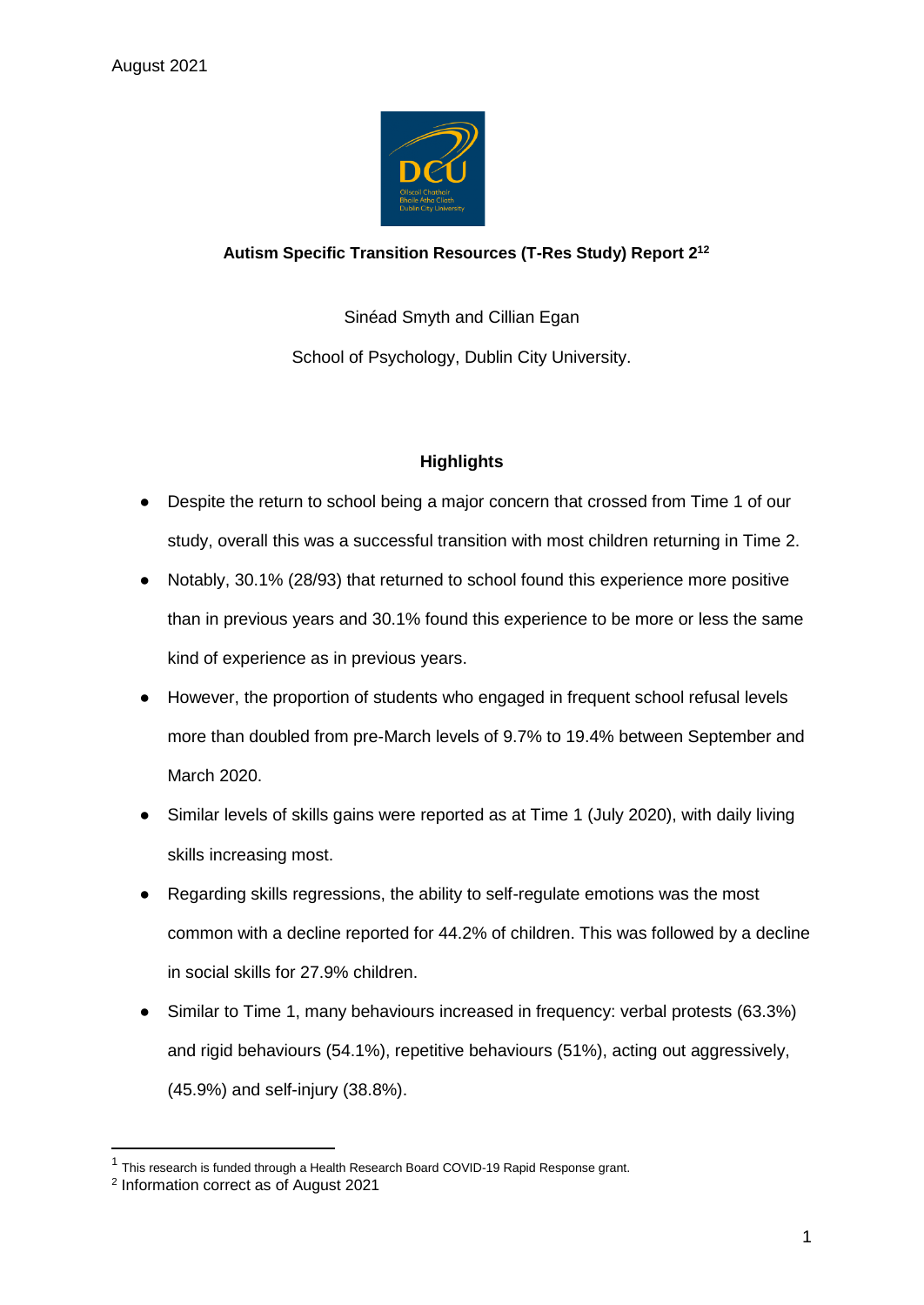#### **Intro**

#### **Background**

The Covid-19 pandemic has brought great upheaval to people's lives in Ireland and its true impact may not be seen for years. Vulnerable groups have been disproportionately affected by the restrictions imposed and one of the more significantly affected groups are autistic students and children. Many changes made the lives of children with a diagnosis of ASD more difficult. Schools in Ireland were closed in March 2020 with business closures, the introduction of social distancing, masks and other preventative measures coming gradually in the following weeks and months.

## **Aims**

The overall aim of the T-Res Project is to investigate the impact of Covid-19 related restrictions and the pandemic more broadly on autistic children and their families. Based on these findings, appropriate resources will be created and disseminated widely through an online repository. Within this, specific objectives of the Phase 2 survey were to 1) assess and gain further insights into the immediate and anticipated challenges faced by families, children and young people with autism, as a result of cycling in and out of the COVID-19 restrictions and 2) to compare these findings over time against the effects of the restrictions in March and Summer 2020.

## **Methods**

## **Participants**

Parents of children and young people with autism (up to the age of 18 years) were invited to take part in wave 2 of a longitudinal, anonymous, online survey. Demographic information for the subset of participants who were returning from Wave 1 were as follows. Forty one parents responded in relation to 46 children (age *M (SD)* = 10.8

2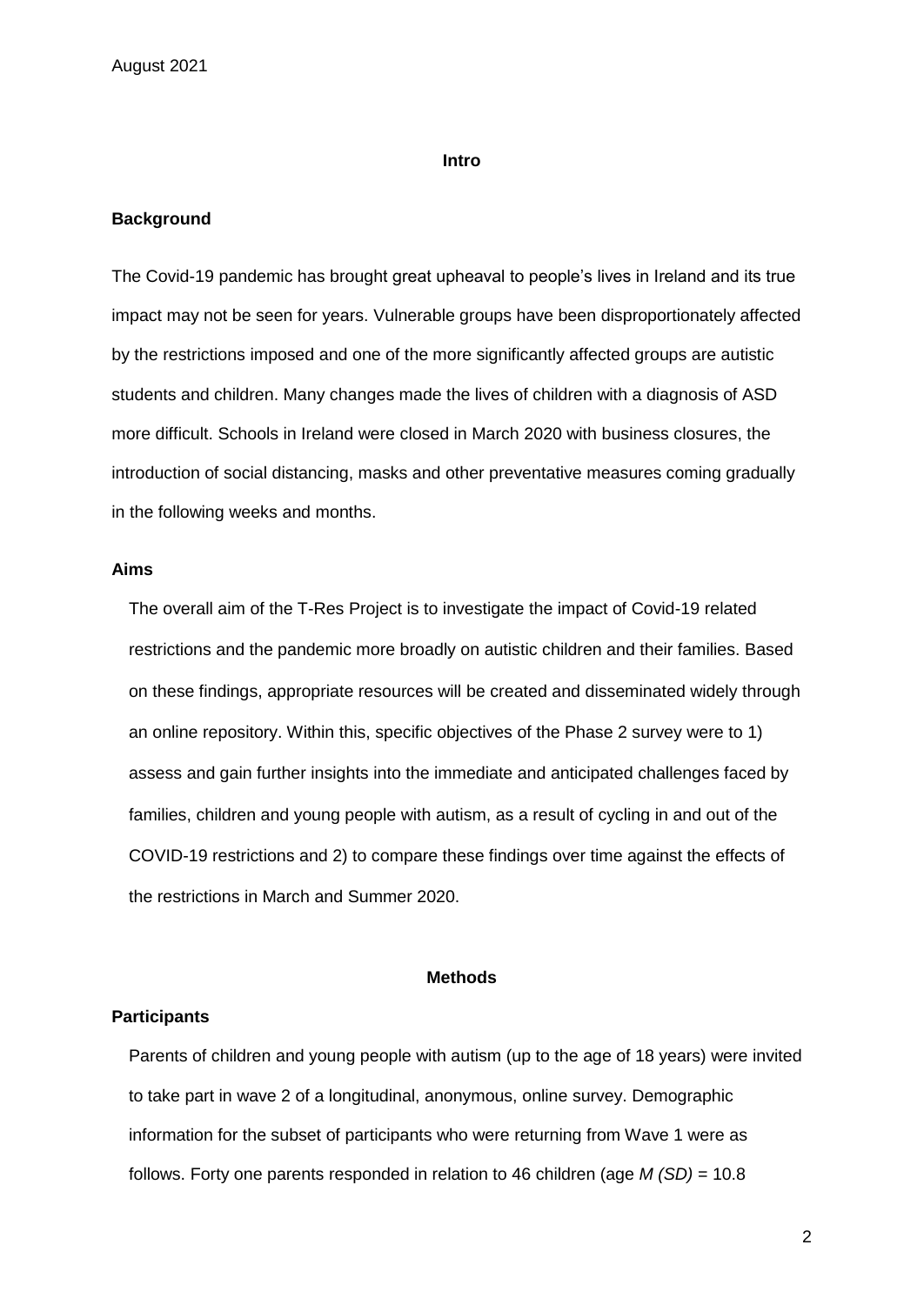(3.051)). Of the 41 parents surveyed 7.3% provided data separately for two children with a diagnosis of autism, while 2.3% provided data for three children with a diagnosis. 95.1% participants in this subset identified as female.

Given a low wave 2 response rate from wave 1 participants ( 38.3%), it was decided to open the survey wider to new participants at Wave 2. Forty-four new parents took part and in total, therefore, participants consisted of 85 parents (age *M (SD)* = 42.24 (5.903)) of child(ren) with autism, who responded with respect to 98 children aged eighteen and under (age  $M(SD) = 10.17$  (3.604)). Of the 85 parents surveyed, 12.9% provided data separately for two children with a diagnosis of autism, while 1.2% provided data for three children with a diagnosis. The majority of participants who took part in the survey identified as female (Female  $= 94.1\%$ ).

#### **Table 1**

*Number of children with a diagnosis of ASD answered for*

| No. of children | $\frac{9}{6}$ |
|-----------------|---------------|
| 1 child         | 85.9          |
| 2 children      | 12.9          |
| 3 children      | 1.2           |

#### **Measures**

Many of the survey items were similar to at Time 1 with questions on topics such as the challenges of the restrictions, behavioural change, skills and abilities. These were updated to the relevant timeline (e.g. Sept- Dec 2020). A number of questions were added on areas such as the return to school, attitudes towards school, school refusal and communication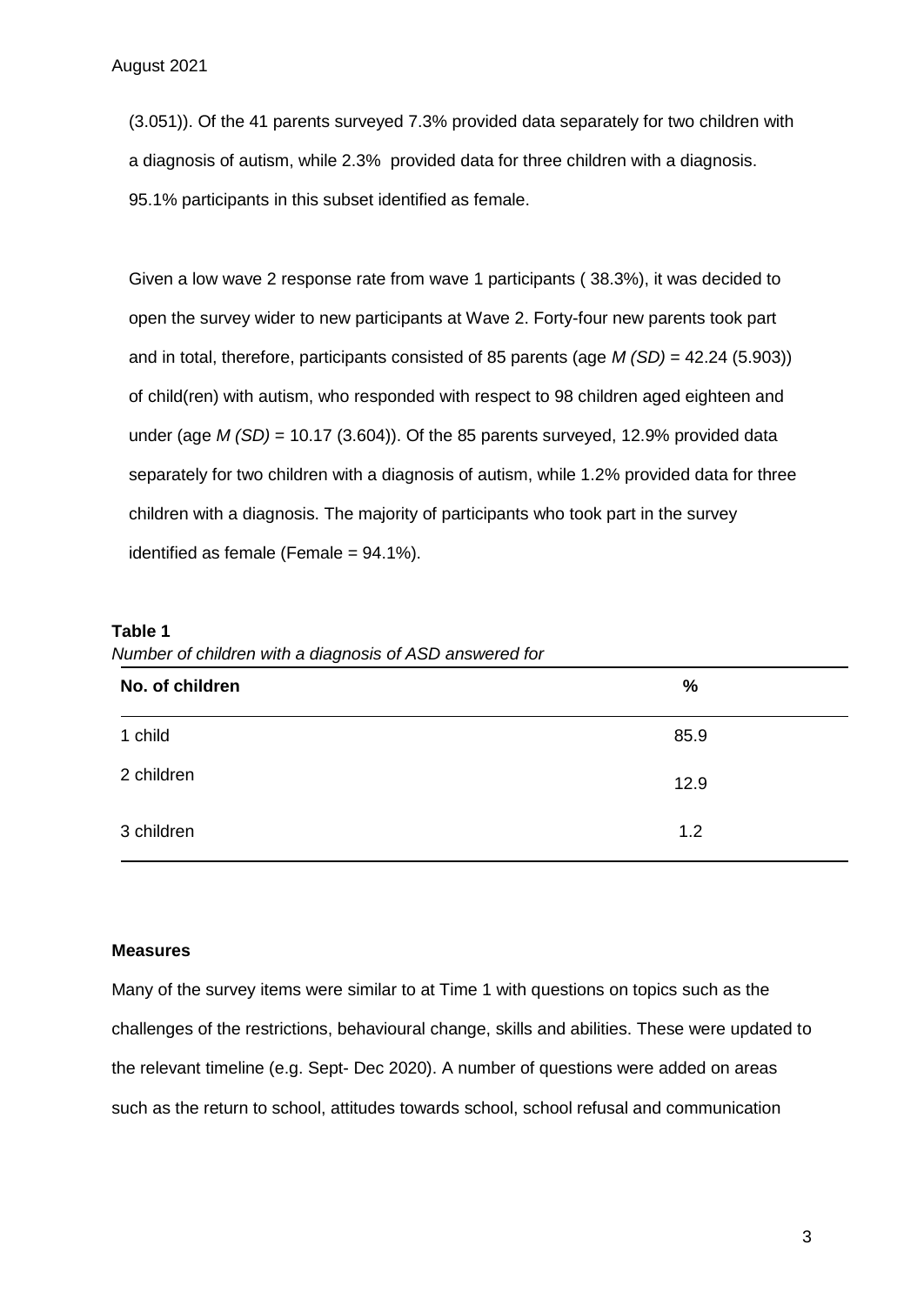from schools. There were new questions on new Covid-19 related behaviours that may have begun during the lockdown, Covid-19 supports, routine and verbal ability.

The remaining questions were those from Wave 1 of the survey. Some of these questions included predicted and current challenges faced by their child(ren) due to COVID-19 restrictions, resources and/or strategies parents found helpful during the restrictions and decline and/or improvements parents observed in their child's abilities/skills in recent months. In addition to this, parents completed a measure of behaviour regulation.

Parental stress levels were measured using the Parenting Stress Index, (deSilva & Schalock, 2012) and children's levels of anxiety were measured using the Anxiety Scale for children with autism spectrum disorder (ASC-ASD) (Rodgers, Wigham, McConachie, Freeman, Honey & Parr, 2016). If participant's children were aged 8 or above, were verbal and consented to take part, they were invited to complete the Anxiety Scale for children (ASC-ASD) to assess their own anxiety levels. If this was not the case, a parent was instructed to complete the anxiety scale on behalf of their child.

New participants were asked to fill in some demographic information while follow-up participants were not asked for that information as it had already been gathered.

#### **Findings**

Both quantitative and qualitative methods were used to analyse the data collected. Descriptive and frequency analyses were conducted using SPSS. Content analysis was used to analyse qualitative data provided by participants in relation to challenges and improvements/decline in skills and abilities.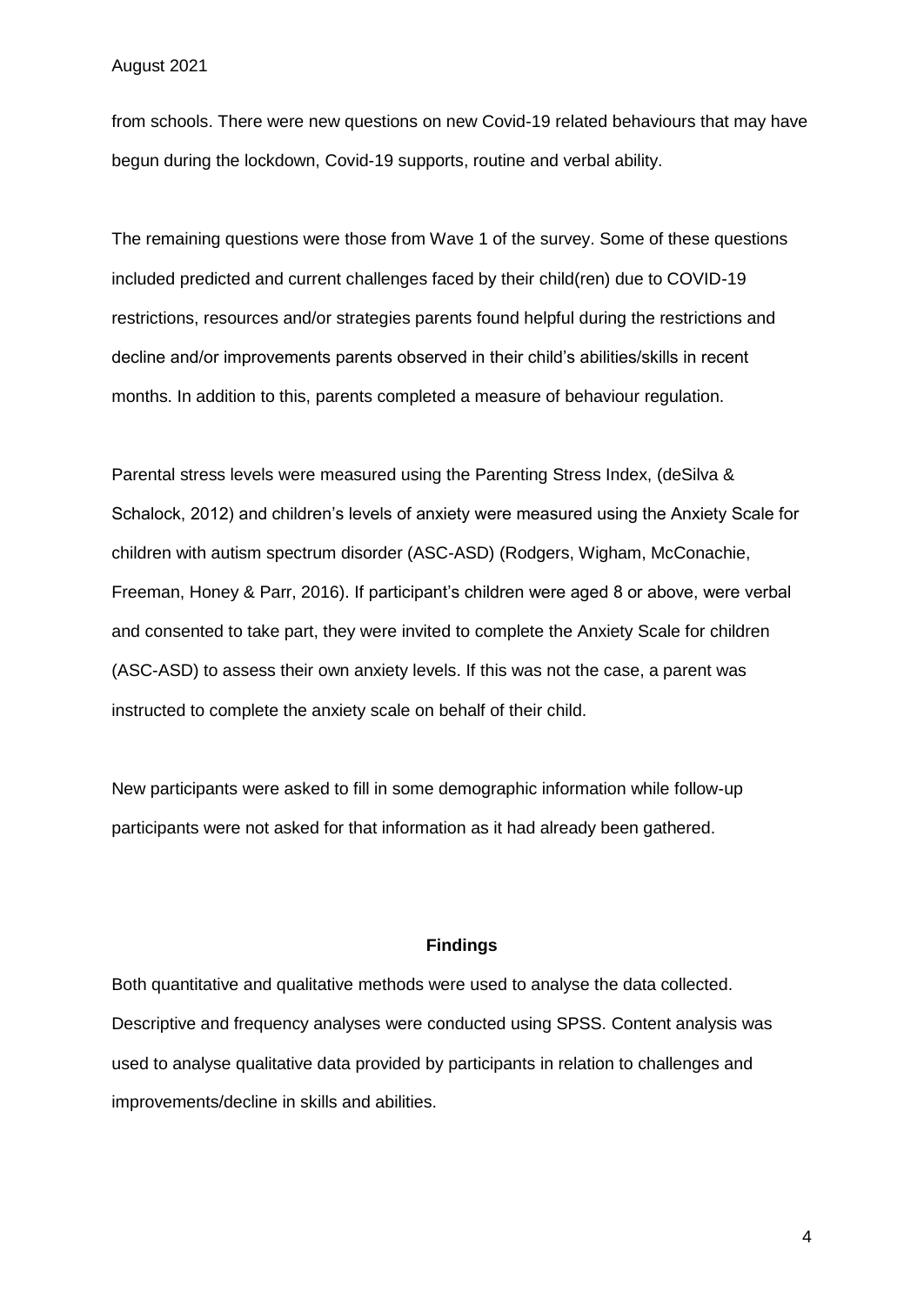# **Return to school**



*Figure 1. The % of children returned school on full, reduced hours or did not attend*

Schools in Ireland closed in March 2020 and did not reopen until after the school holidays in September of that year. By this time, children had been out of school for approximately six months. 90.8% of children returned to school full-time on reopening following the summer holidays in September 2020. 5.1% of children returned on reduced hours. 4.1% of children did not attend school in this period. This break had differential impacts on individuals and the experience of the return to school varied throughout the cohort included in the current study.

Parents reported that before March 2020 that 50.5% of the children included in this study had never refused to go to school. 39.8% had rarely or occasionally refused to attend and only 9.7% had frequently or very frequently refused. In comparison, between September-December 2020 , following the return to school after a period of remote learning, 19.4% had either frequently or very frequently refused to attend school, a more than twofold increase.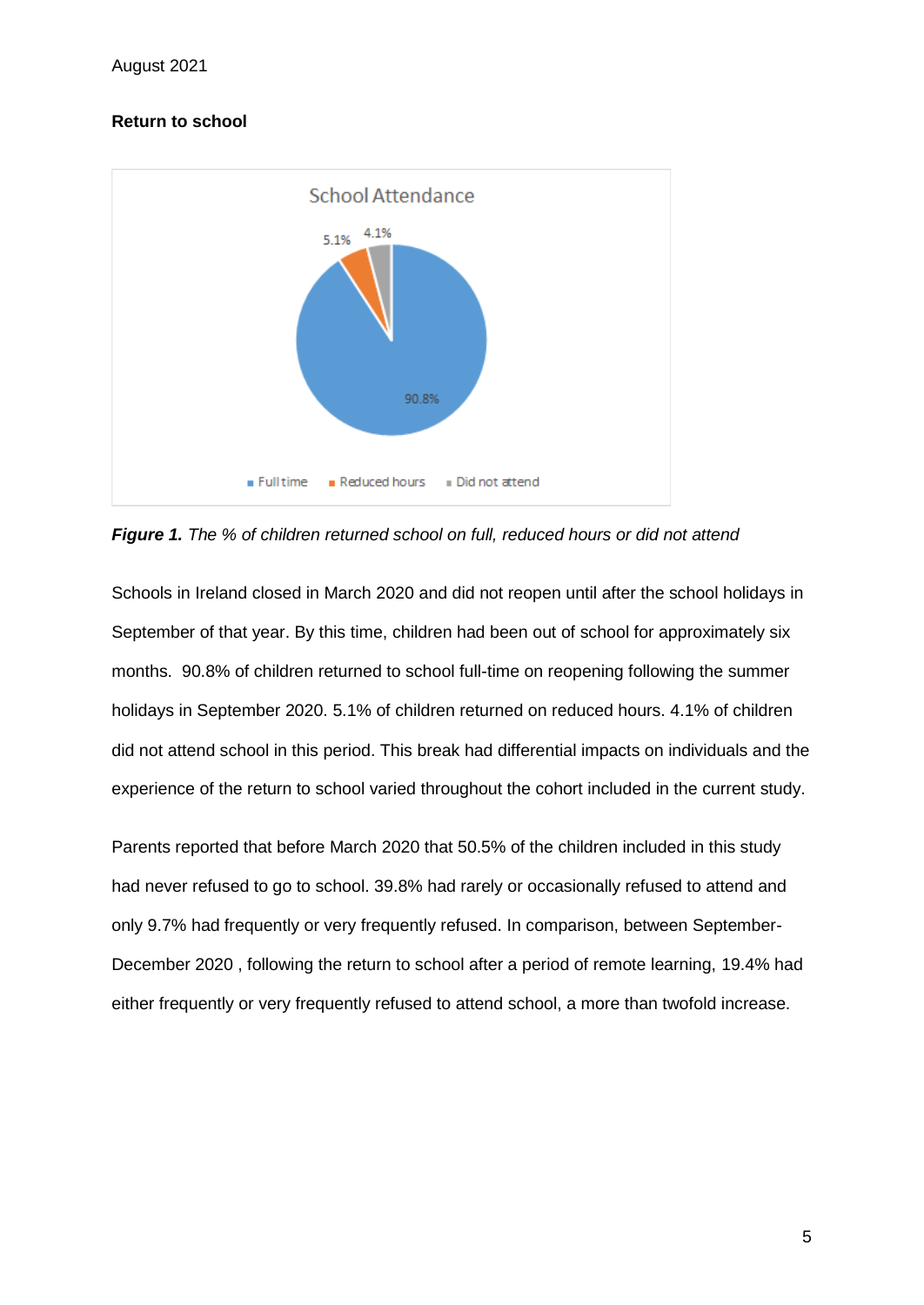

*Figure 2. School refusal levels pre-pandemic versus the return to school*

Attitudes towards school were also measured. Retrospective parent reports of children's attitudes towards school were rated on a 10-point scale (1 being a very negative attitude with 10 being a very positive attitude). Attitudes prior to the lockdown in March 2020 had a mean score of 6.77. Attitudes on the return to school from September to December 2020 were slightly lower with a mean of 6.05.

Similar to the attitudes to school, the experience of returning to school itself was also measured. Participants were asked to rank the return experience between negative and positive. Nearly one third of children who returned to school (30.1%) found this experience to be more or less the same kind of experience as in previous years, while 39.8% found it to be a more negative experience and 30.1% found it to be a more positive experience.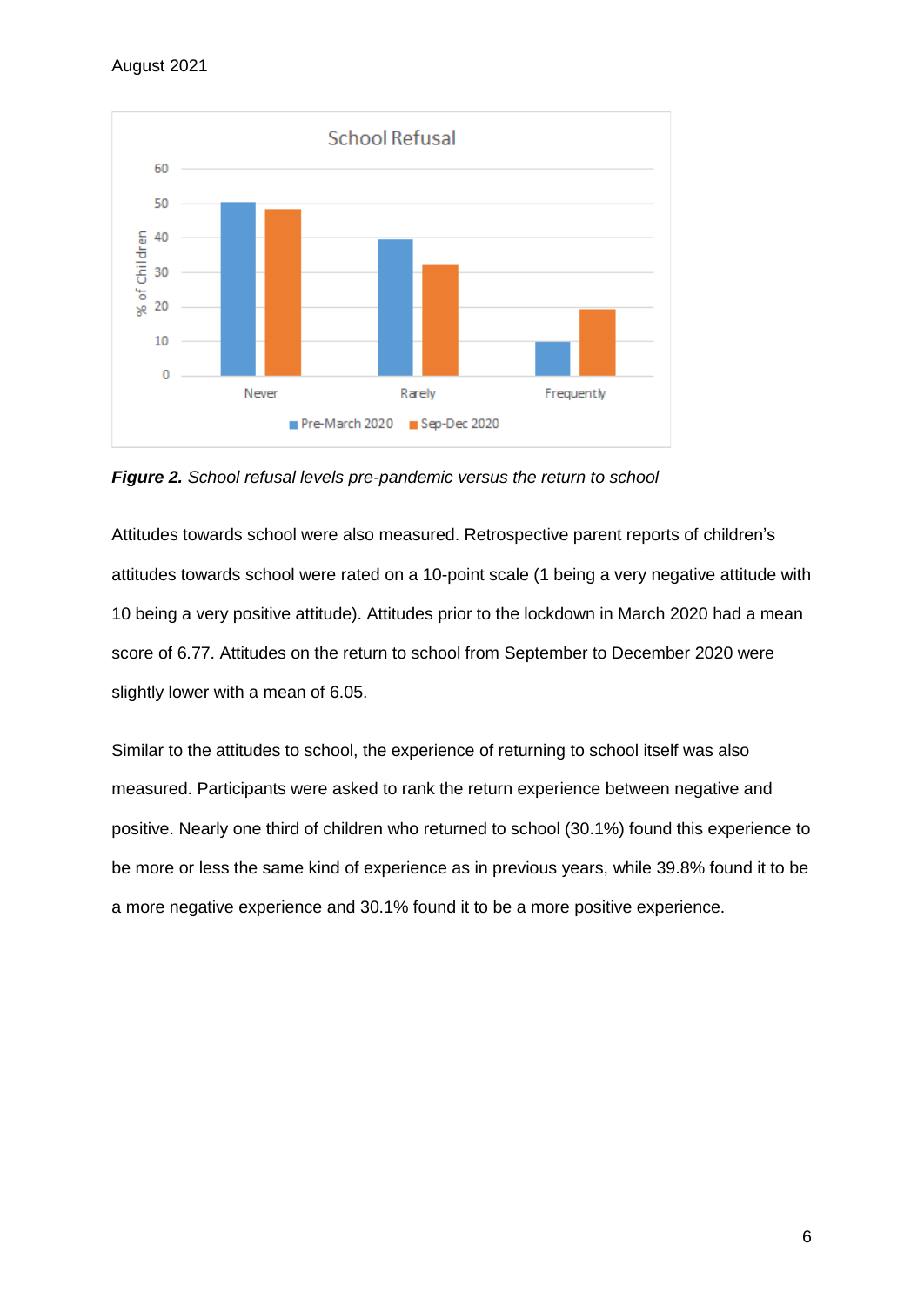

*Figure 3. School refusal levels pre-pandemic versus the return to school*



*Figure 4. % of children who experienced specific challenges in the return to school* 

With the many adjustments to everyday life made during lockdown and the changes to the school environment, on return, children faced a potentially onerous transition back to school in September 2020. Despite this, parents of 26.9% of children did not report any specific challenges. Parents of 73.1% of the students who returned to school did report that their child(ren) faced specific challenges in the weeks leading up to and after the return. Following a content analysis of the answers provided, anxiety was the most prevalent issue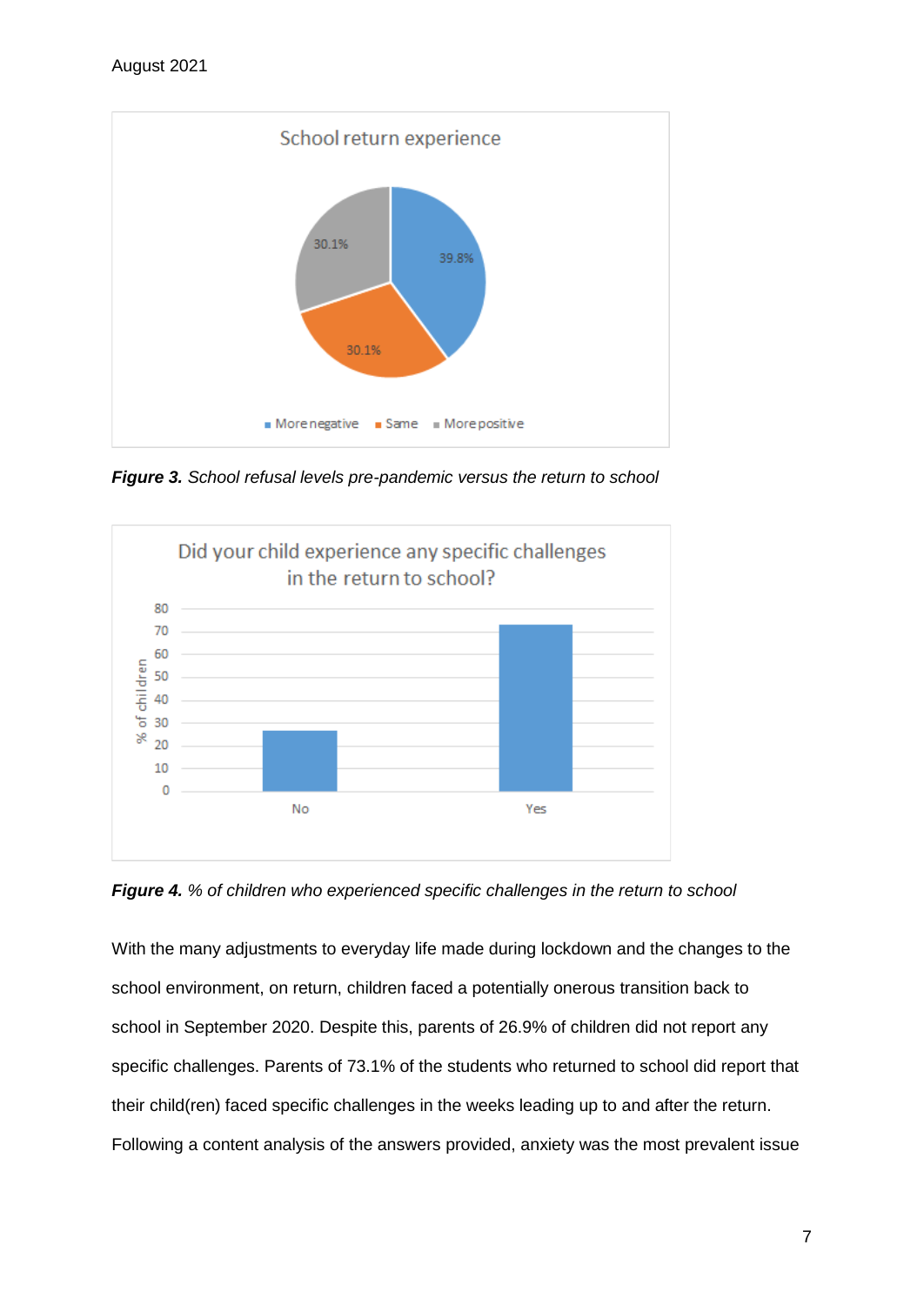raised by participants with 50% participants highlighting it as an issue. Issues around routine and sleep were raised by 36.8% participants. Emotional regulation was of concern for 30.8% students. In addition, 14.7% participants reported regression of skills and abilities and 14.7% reported difficulties in understanding and adhering to social distancing & public health guidelines. Other challenges less frequently experienced can be seen in Table 2. These challenges may have contributed to the development of skills and abilities in children.

## **Table 2**

*Types of challenges reported*

| <b>Challenges</b>                                      | % of children |
|--------------------------------------------------------|---------------|
| Anxiety                                                | 50            |
| Routine & Sleep                                        | 36.8          |
| <b>Emotional Regulation</b>                            | 30.8          |
| Regression of skills & abilities                       | 14.7          |
| Understanding and adhering to public health guidelines | 14.7          |
| <b>Social Skills</b>                                   | 7.4           |
| <b>Behavioural issues</b>                              | 4.4           |

# **Skills, abilities and behaviours**

During lockdown many children's learning and development environment was altered. This had an impact on skills and abilities for the majority of cases. Parents were asked if they had observed any changes in their child(ren)'s skills and abilities over the second school closure period (January-February 2021). An overall decline in skills and abilities was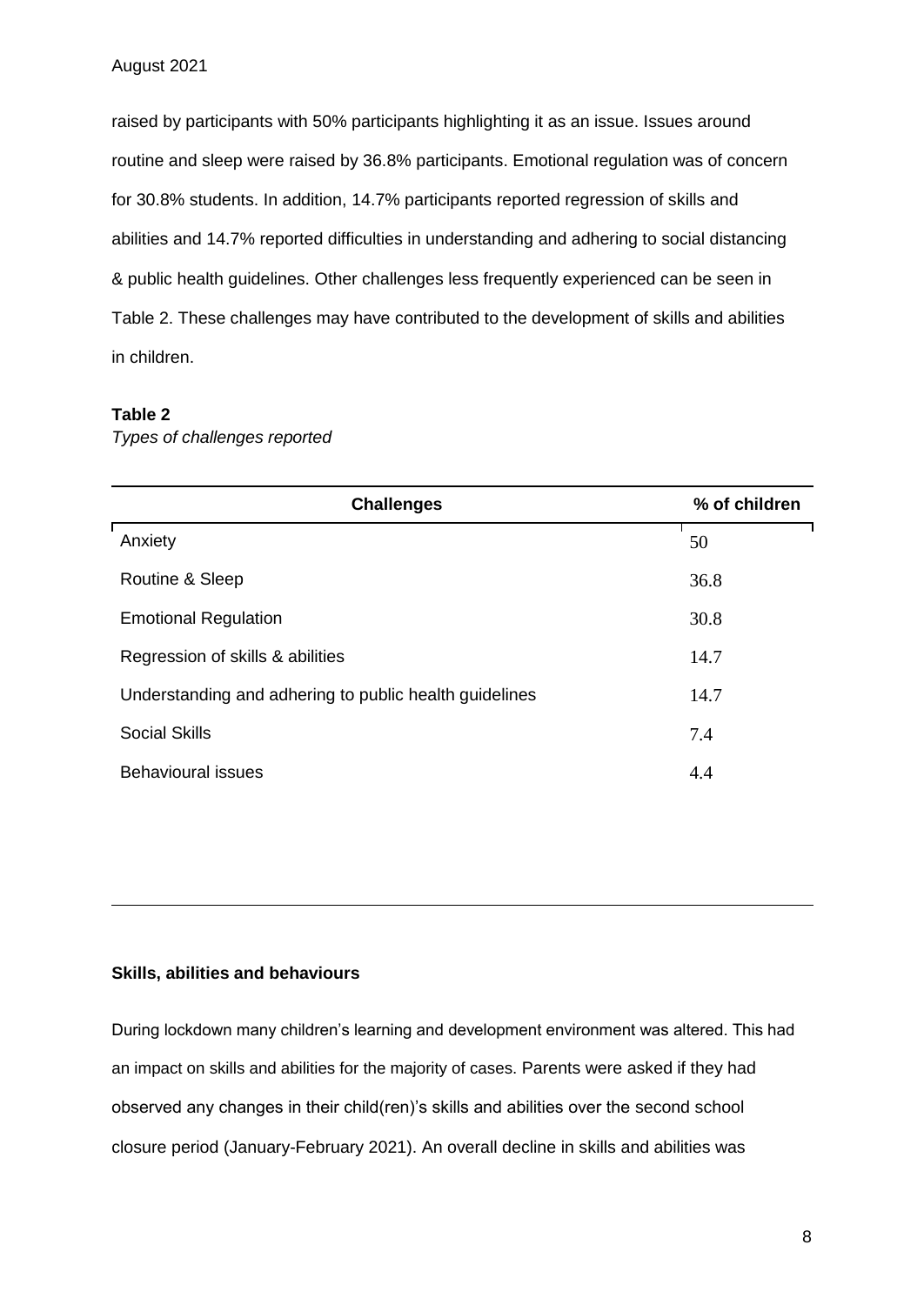reported for 63.3% of children. Improvements in skills and abilities was reported for 29.6% of children, while no change in abilities and skills was observed in 7.1% of children.



**Skills & abilities** 

## *Figure 5. % change in skills and abilities for children*

When asked to give details of the changes in skills and abilities noted, it was reported that the ability to self-regulate emotions declined in 44.2% children in recent months. This included examples such as, deterioration in motivation, mood, meltdowns and selfregulation. In keeping with the anticipated challenges identified, parents reported social skills declined for 27.9% of children. Deterioration in anxiety levels was observed in 12.8% of children. Issues also arose around the return to school for 25.6% children in areas such as academics and school refusal. Daily living skills such as general independence and toileting declined for 20.9% of students. Finally, problems with routine and sleep were observed in 23.3% of children.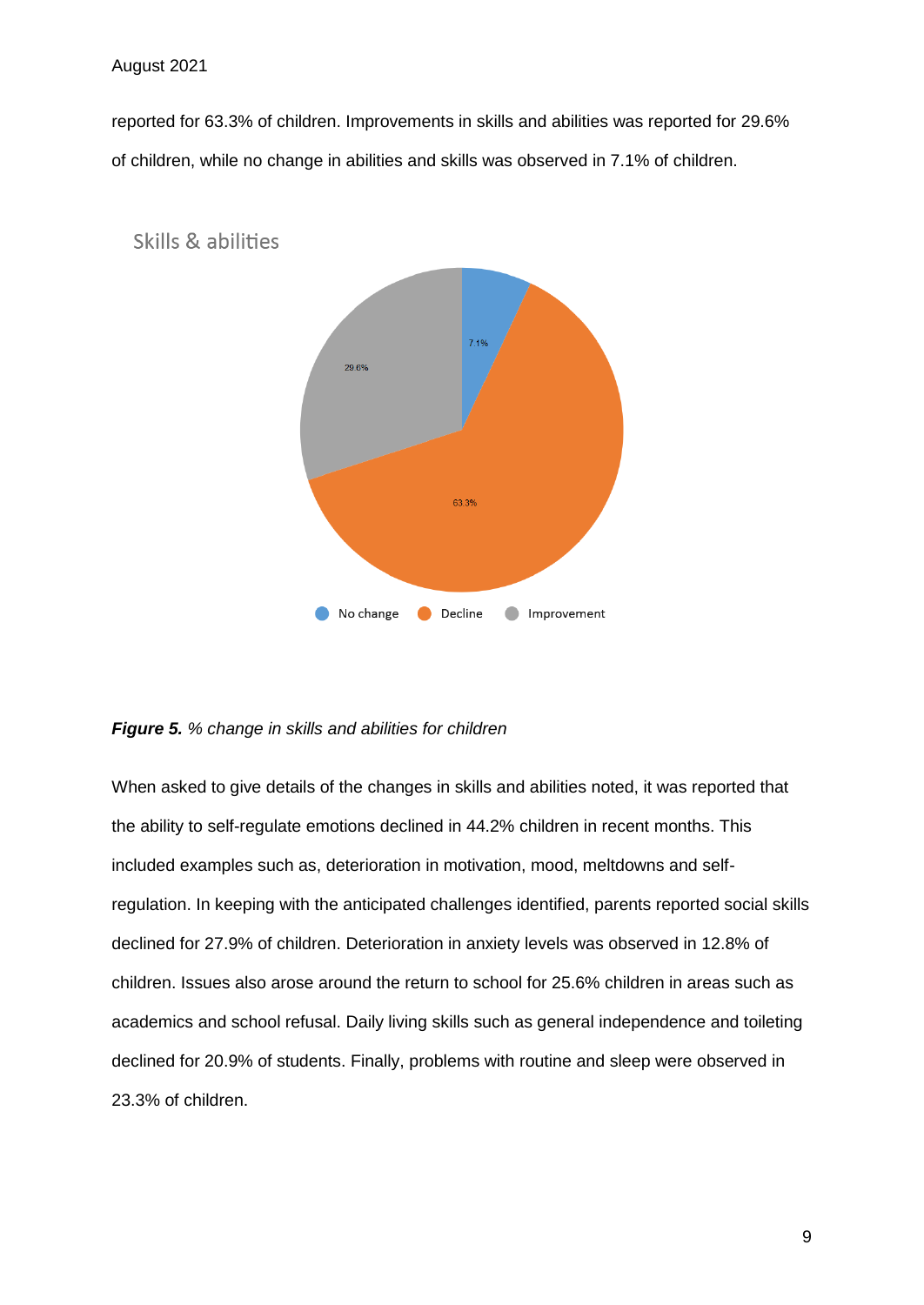# **Table 3**

| <b>Ability/Skill</b>         | % of children |
|------------------------------|---------------|
| Emotional- & Self-regulation | 44.2          |
| Social skills                | 27.9          |
| Anxiety                      | 12.8          |
| Return to school             | 25.6          |
| Independence                 | 20.9          |
| Routine & sleep              | 23.3          |

*Types of skills and abilities that have declined.* 

While a decline in skills and abilities was most frequently reported, an improvement in abilities and skills was reported for a significant minority of children. Daily living skills were the most highly reported skills to improve in recent months which were reported by 19.8% of children. Improvements in academic skills were observed in 14% of children. Emotional and self regulation issues improved in 7% of children while anxiety levels also improved in 4.7%. Both social skills and routine related issues improved in 2.3% of children respectively.

# **Table 4**

*Skills and abilities observed that have improved*

| <b>Ability/Skill</b>           | % of children |
|--------------------------------|---------------|
| Daily living skills            | 19.8          |
| Academic skills                | 14            |
| Emotional- and self-regulation | 7             |
| Anxiety                        | 4.7           |
| Social skills                  | 2.3           |
| Routine                        | 2.3           |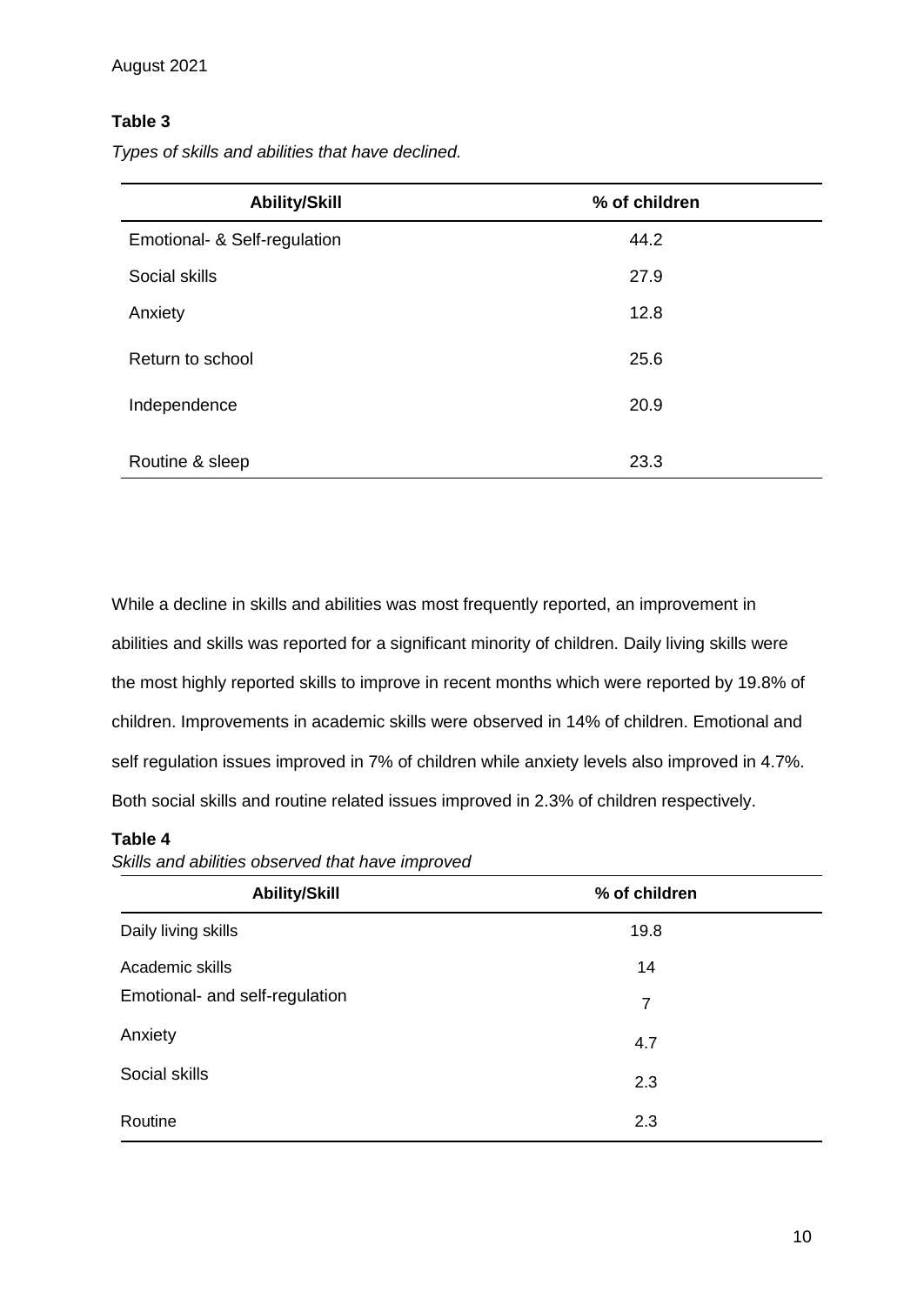Post Covid-19 society is a much changed environment. For autistic children the transition led to new behaviours for many but not all. When asked about new Covid-19 related behaviours in their children since the onset of school closures in January 2021, parents indicated that 34.7% of children did not engage in any new behaviours. For 65.3 % of children, parents indicated that their child had engaged in new Covid related behaviours. The most common issue was a refusal to leave home 27.6%, followed by fear of death related to Covid-19 23.5% and repetitive questioning 22.4%. Excessive hygiene routines were highlighted by 17.3% individuals, while obsessions with the news were reported by 11.2% participants and refusal to allow visitors was reported by 9.2%.

Different levels of new behaviours were observed in individuals. Of the 50 participants that selected a provided option in terms of new behaviours engaged in, 42% selected one new behaviour, 26% selected two new behaviours and 32% selected three or more new behaviours

#### **Table 5**

| <b>Behaviour</b>                                                   | % of children |
|--------------------------------------------------------------------|---------------|
| Repetitive questioning                                             | 22.4          |
| Fear of loss or death as a result of Covid-19                      | 23.5          |
| Excessive hand washing and hygiene routines                        | 17.3          |
| Obsession with the news                                            | 11.2          |
| Refusal to leave home                                              | 27.6          |
| Refusing to allow others visit the family home                     | 9.2           |
| No. My child has not engaged in any new behaviours as listed above | 34.7          |

*New Covid-19 related behaviours* 

The changes and anxiety caused by the pandemic led to more behaviour regulation issues amongst some children. Parents completed a series of questions specific to behaviours, exhibited by their child(ren) in the past month. Behaviours exhibited by children "frequently"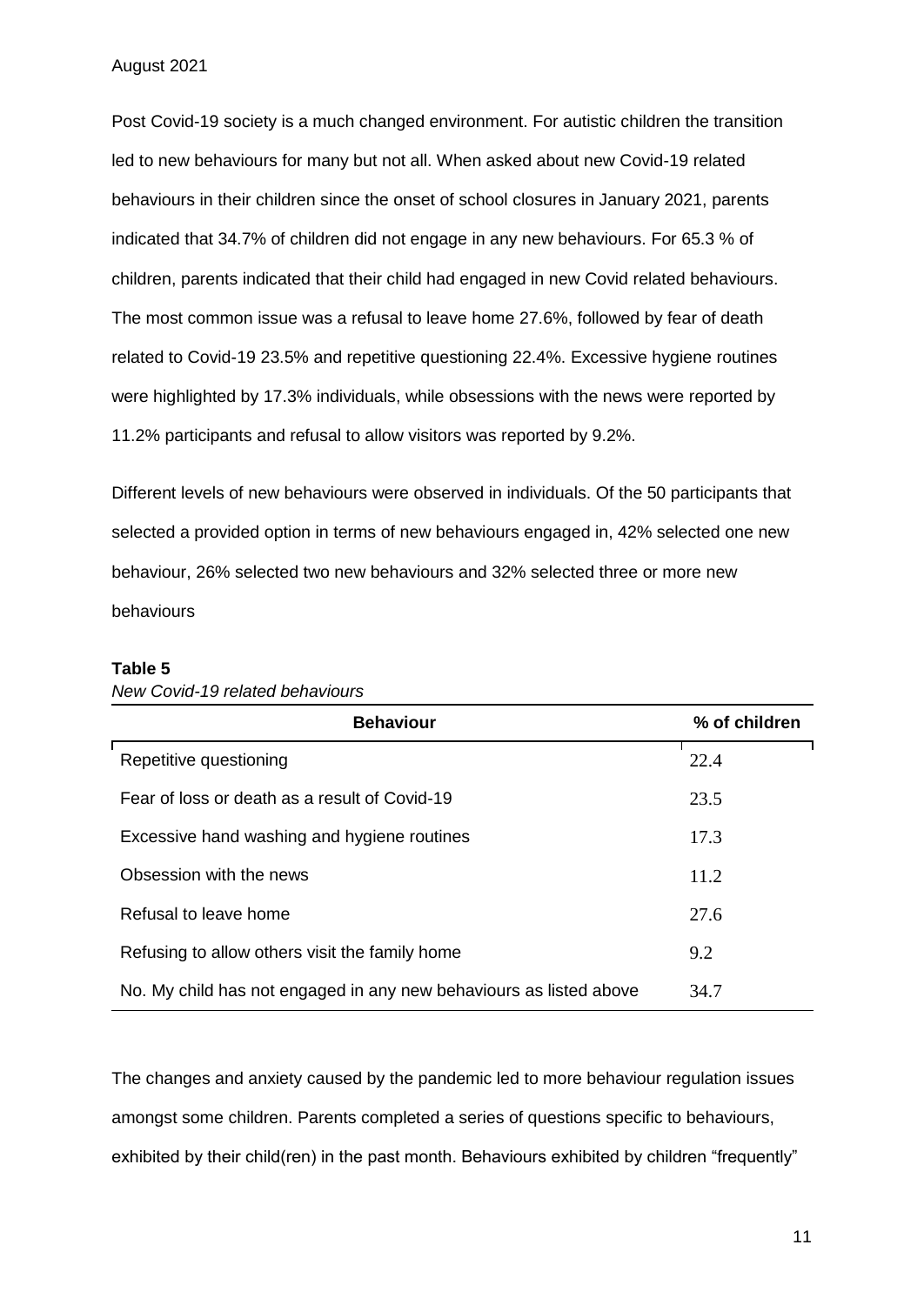included; repetitive behaviour (50% of children), rigid (routine type) behaviours (36.7% of children) and verbal protests (41.8% of children). Aggressive behaviour (towards others) was also frequently reported for 25.5% of children.

Parents were also asked if occurrences of these behaviours were higher, lower or the same in the past month. Parents reported that verbal protests (63.3% of children) and rigid behaviours (54.1% of children) were higher in the past month. This was followed by higher instances in repetitive behaviours for 51% of children and acting out aggressively (towards others) for 45.9% of children. 38.8% of children were reported to have engaged in higher levels of self injury. Parents reported that Acting out (towards the environment), displayed lower instances in 7.1% of children. Similarly, 6.1% of children exhibited lower levels of rigidity (reliance on routine).



**Behaviour Regulation** 

*Figure 6. Levels of behaviours exhibited*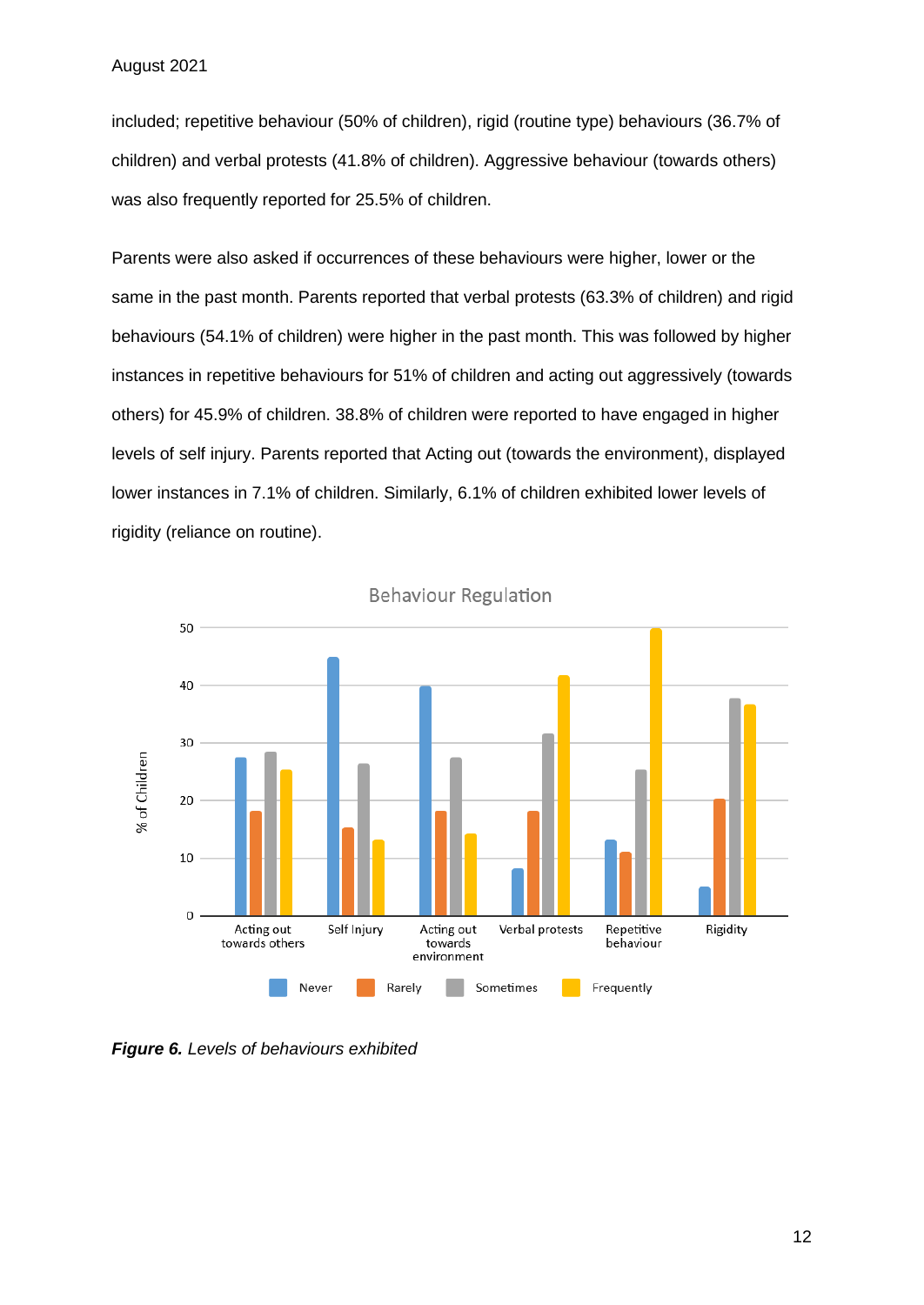

#### *Figure 7. % change in levels of behaviours since the pandemic onset*

People with a diagnosis of ASD tend to have more problems with transitions and in turn are more reliant on routine. The pandemic caused significant changes to routine for many. Pre-March 2020 92.9% of children were reported as having a somewhat consistent or better routine. Only 4.1% had an inconsistent routine and 3.1% of children had no routine at all. Between March and June 2020, 59.2% of children had an inconsistent routine or no routine at all. 25.5% had a somewhat consistent routine while only 15.3% had a consistent or very consistent routine. Between September and December 2020, only 8.2% of children had an inconsistent routine or no routine at all. 91.8% had a somewhat consistent routine or better. When asked about their children's current routine at the time of the second round of the survey in the Spring of 2021, 48.9% had a somewhat consistent routine or better while 51.1% had an inconsistent routine or no routine at all. This shows that although children have had their routines drastically disrupted by school closures, they quickly return to routine on the resumption of in-person schooling.

13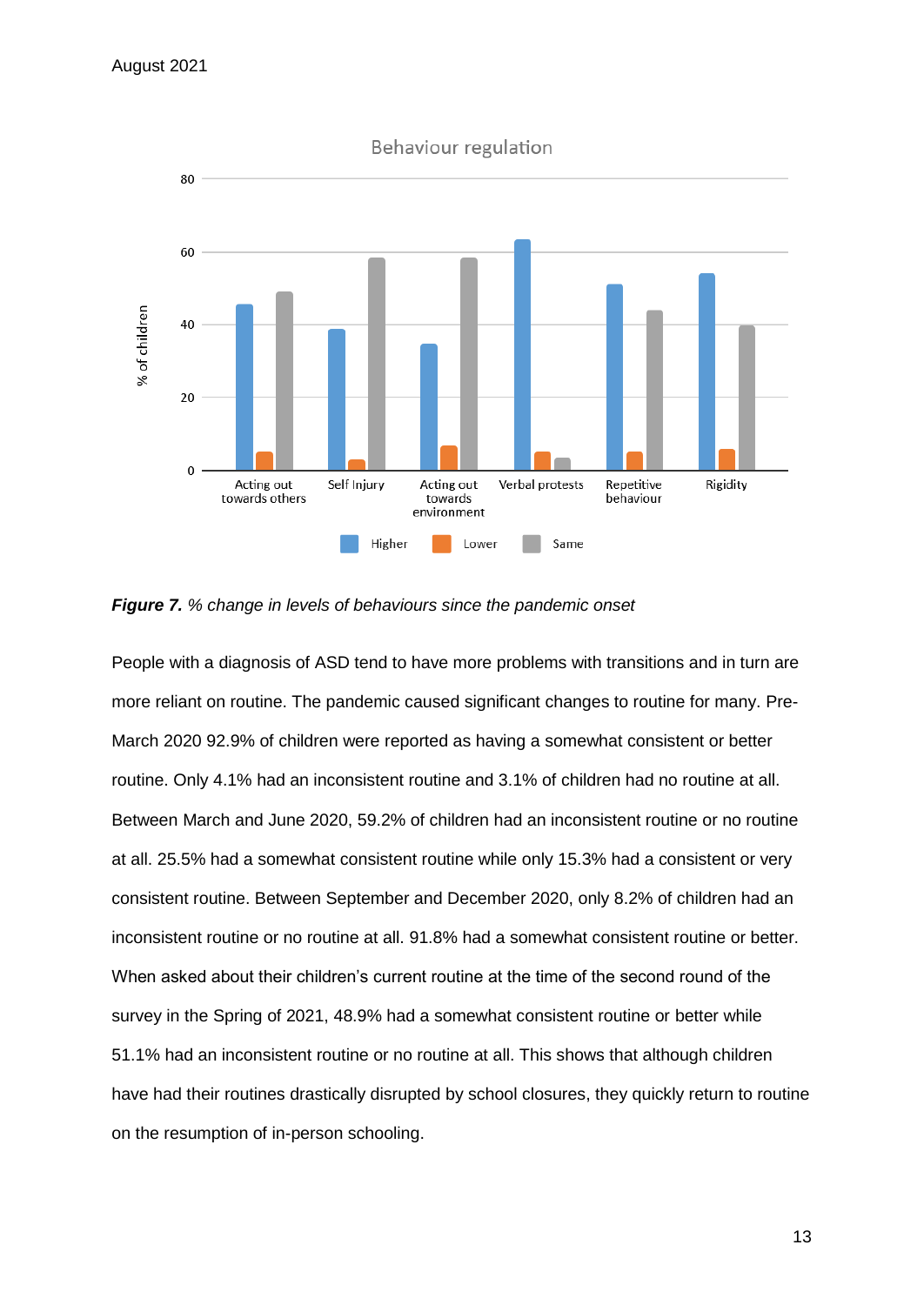

*Figure 8. Routine before and across the pandemic*

## **Parenting stress & Child anxiety**

With all of the changes and stress induced by the pandemic, coupled with the continued uncertainty over a prolonged period, it may have been expected that stress and anxiety levels would deteriorate for both caregivers and children as the pandemic, restrictions and lockdowns remained in sight. A Wilcoxon signed-rank test showed that of those who partook in both time points, there was not a statistically significant change in stress  $(Z = -$ .780,  $p = 0.435$ ) or anxiety scores ( $Z = -.943$ ,  $p = 0.345$ ) in individuals between Phase 1 and Phase 2. Median Stress Score rating was 20.0 for phase 1 and 21.0 for phase 2. Median Anxiety score was 30.0 for phase 1 and 27.0 for phase 2. These scores represent relatively high levels of anxiety (ASC-ASD) as a score greater than 20 may indicate the presence of significant levels of anxiety (Adams, Clark and Keen, 2019). In terms of the stress scores (APSI), participants had a much higher score than what would be expected of normally developing populations (5.41 mean score; deSilva & Schalock, 2012) or other developmental disabilities (11.75 mean score; deSilva & Schalock). However, when compared to ASD populations the scores are not very different to non-pandemic situations when deSilva and Schalock reported a mean of 22.93.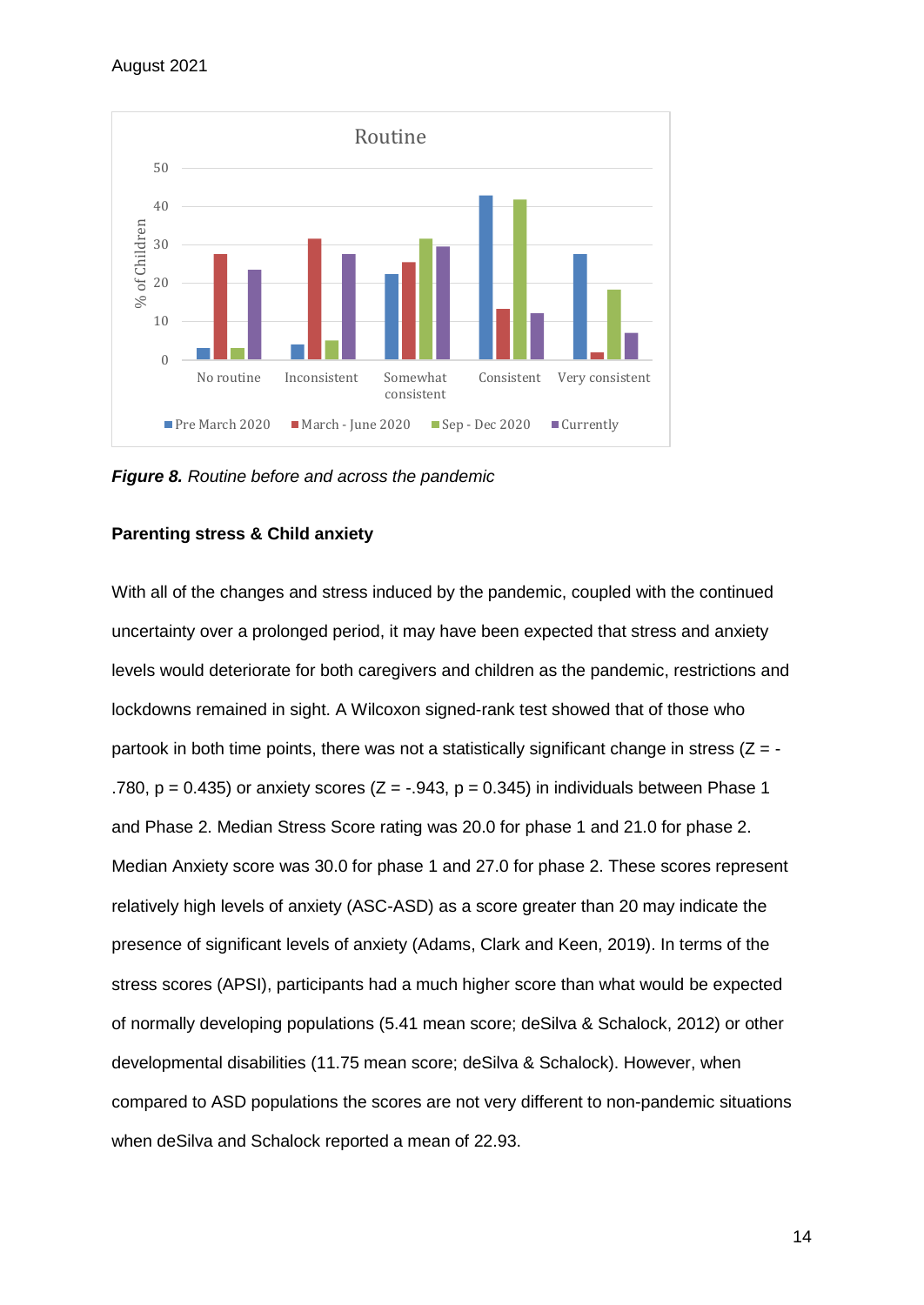## **Conclusion**

Wave 2 of our online survey aimed to investigate the impacts of COVID-19 restrictions and the subsequent cycling in and out of restrictions on autistic children and their families. Findings suggest a number of challenges faced by both children and their families.

As had been expected based on Wave 1 of this study, the return to school posed a significant challenge to families in September 2020 with almost 40% of students finding it to be a more negative experience compared with other school returns. A contributing factor to this may be the increased disruption to routine caused by school closures and other restrictions. Levels of school refusal also increased on the return with almost a twofold increase in comparison to previous years.

For some children, both skills and abilities improved in certain areas with daily living skills the most improved. However, a decline in skills and abilities was reported by a majority. There were increased challenges faced by many participants, especially in anxiety, routine, sleep and emotional regulation. In addition, some new behaviours emerged during the pandemic such as refusal to leave home, Covid-19 fears, repetitive questioning and excessive hand washing. Relatedly, other problematic behaviours increased in frequency such as verbal protests and rigid and repetitive behaviours, aggression and self-injury.

It is clear from these findings that children and their parents are experiencing a multitude of unique challenges, as a result of the COVID-19 restrictions, continuous uncertainty amid imposition, relaxation and re-imposition of restrictions and closures. It is also noted that these findings reflect children and young people of various age ranges and abilities. It is evident that the broader transition-based resources project, of which this report forms part, needs to take account of the impact of extended and extensive changes.

15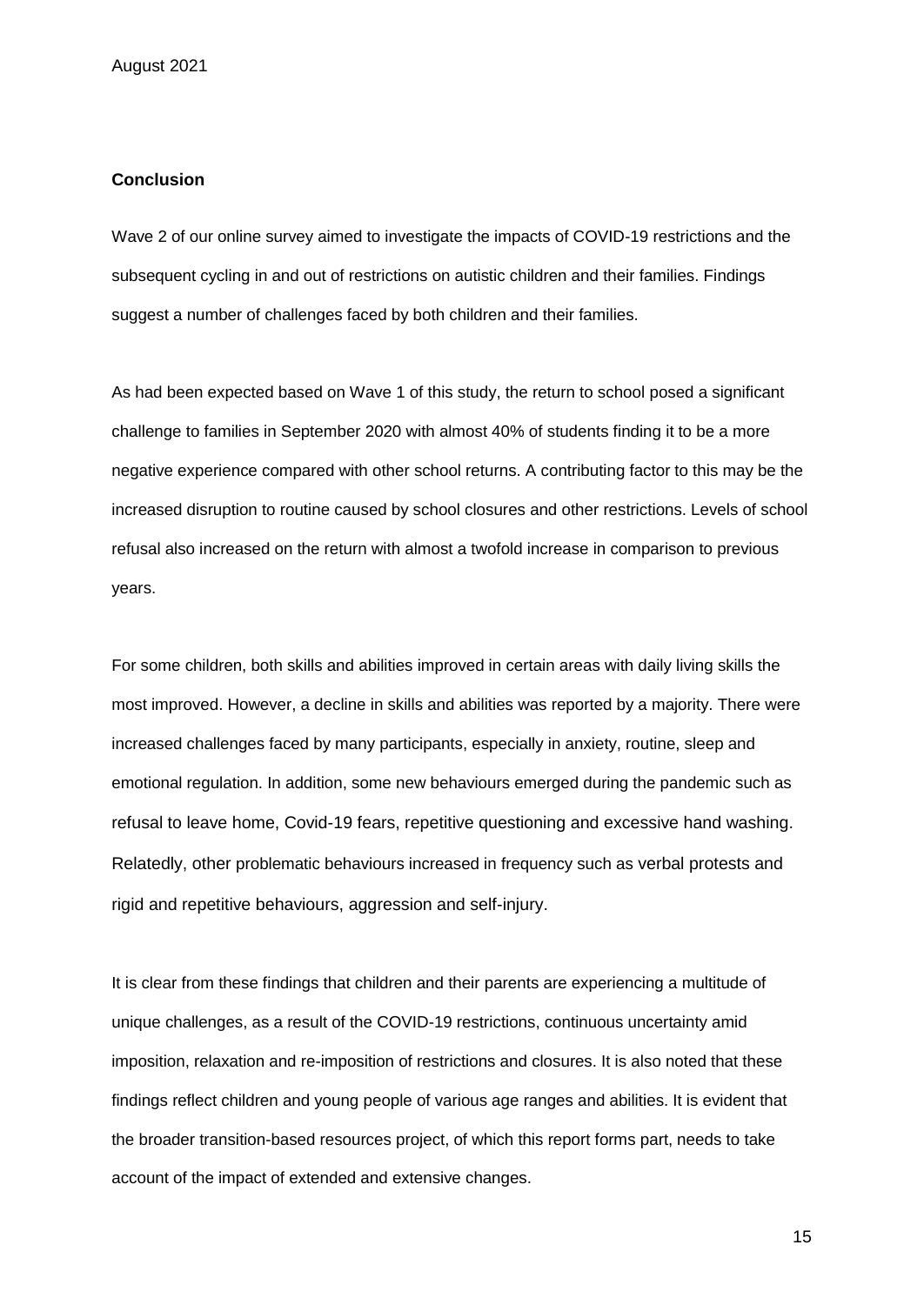August 2021